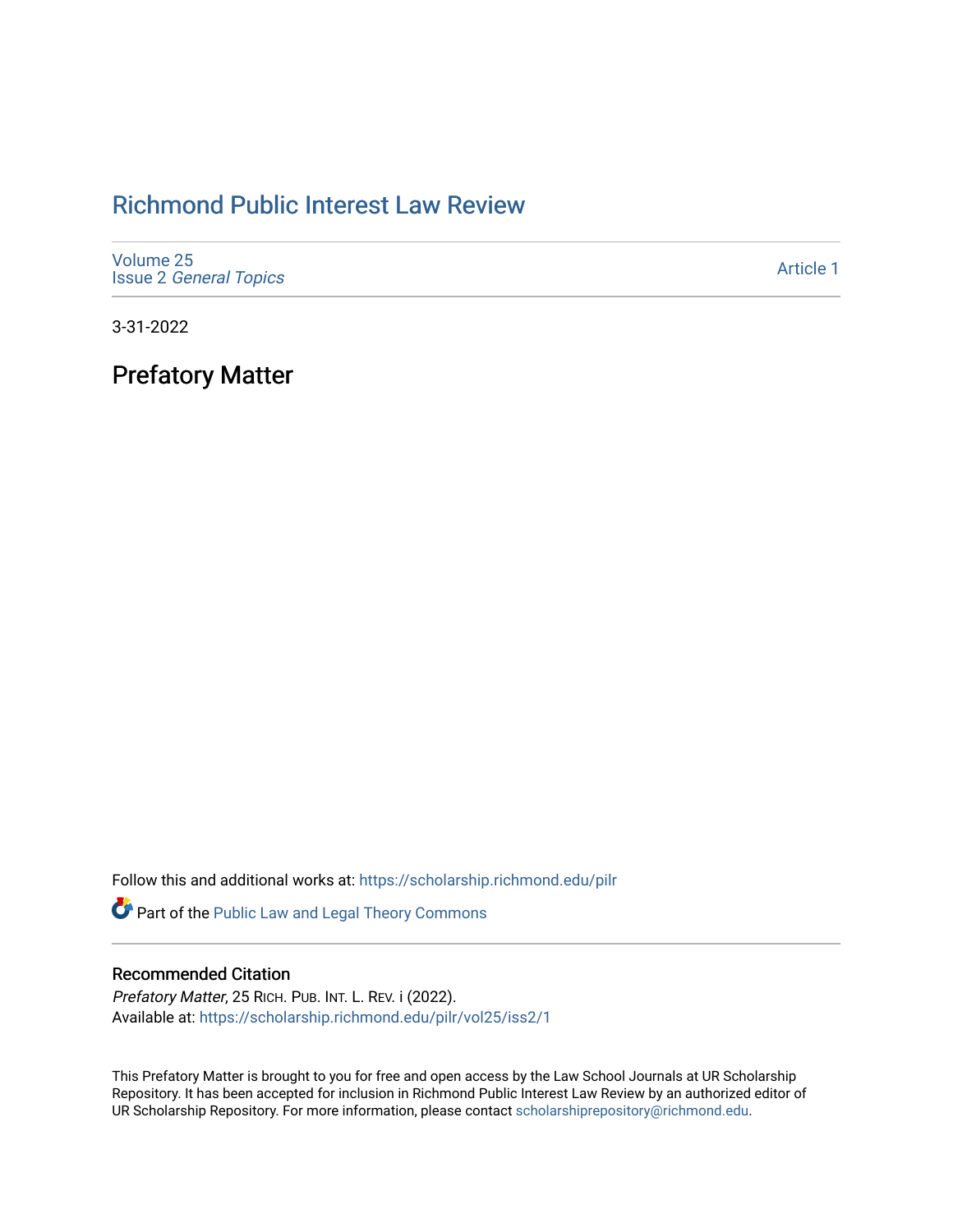# INFORMATION ABOUT THE *RICHMOND PUBLIC INTEREST LAW REVIEW*

The *Richmond Public Interest Law Review* is published three times a year by the University of Richmond School of Law. Questions, comments, and suggestions regarding the content of this journal are welcomed at:

University of Richmond School of Law

28 Westhampton Way University of Richmond, Virginia 23173 (804) 289-8212

http://scholarship.richmond.edu/pilr/

# EDITORIAL POLICY:

The *Richmond Public Interest Law Review* seeks to preserve the author's writing style when editing articles selected for publication. As part of the ongoing relationship between the *Richmond Public Interest Law Review* and its authors, each author is given the opportunity to review his or her article prior to its publication.

#### SUBMISSIONS:

The *Richmond Public Interest Law Review* invites the submission of unsolicited articles, essays, comments, and notes throughout the year on a variety of topics. Manuscripts should include the author's biographical information either in text or in an accompanying résumé or curriculum vitae. Manuscripts submitted in a printed format will not be returned unless specifically requested and accompanied with proper postage.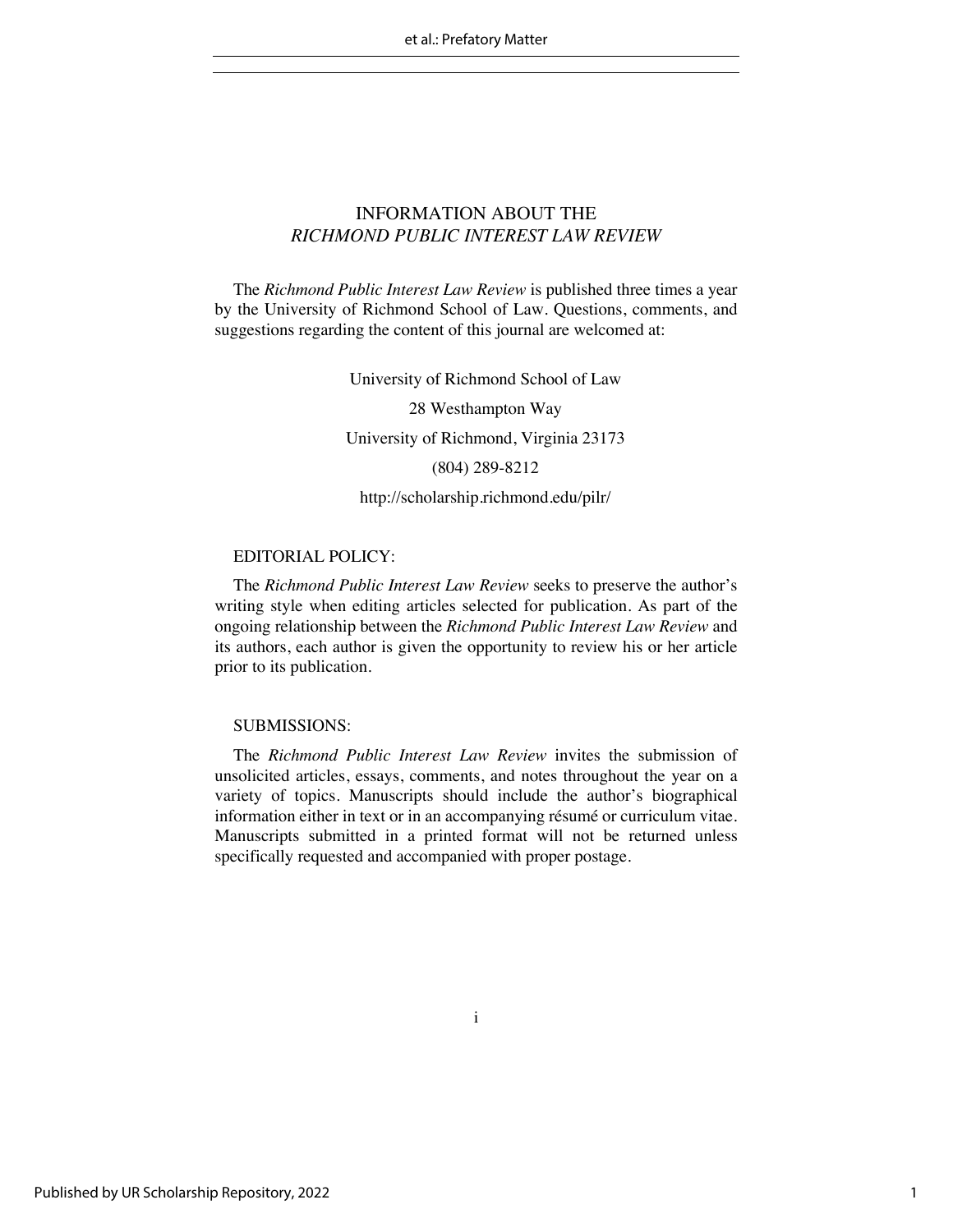#### ii RICHMOND PUBLIC INTEREST LAW REVIEW [Vol. XXV: ii

Manuscripts may be sent in printed form to the *Richmond Public Interest Law Review* at the above address or by electronic mail at pilr@richmond.edu.

#### SUBSCRIPTIONS:

Subscription inquiries may be addressed to the Managing Editor of the *Richmond Public Interest Law Review* at the address listed above.

## COPYRIGHT:

All articles copyright © 2022 by the *Richmond Public Interest Law Review*, unless noted otherwise. Articles herein may be duplicated for classroom use, provided that (1) each copy is distributed at or below cost, (2) the *Richmond Public Interest Law Review* is notified of such use, (3) proper notice of copyright is affixed to each copy, and (4) the author and the *Richmond Public Interest Law Review* are identified on each copy.

#### CITATIONS:

The text and citations of the *Richmond Public Interest Law Review* conform to *The Bluebook: A Uniform System of Citation* (21st ed. 2020).

Cite as: \_\_ RICH. PUB. INT. L. REV.\_\_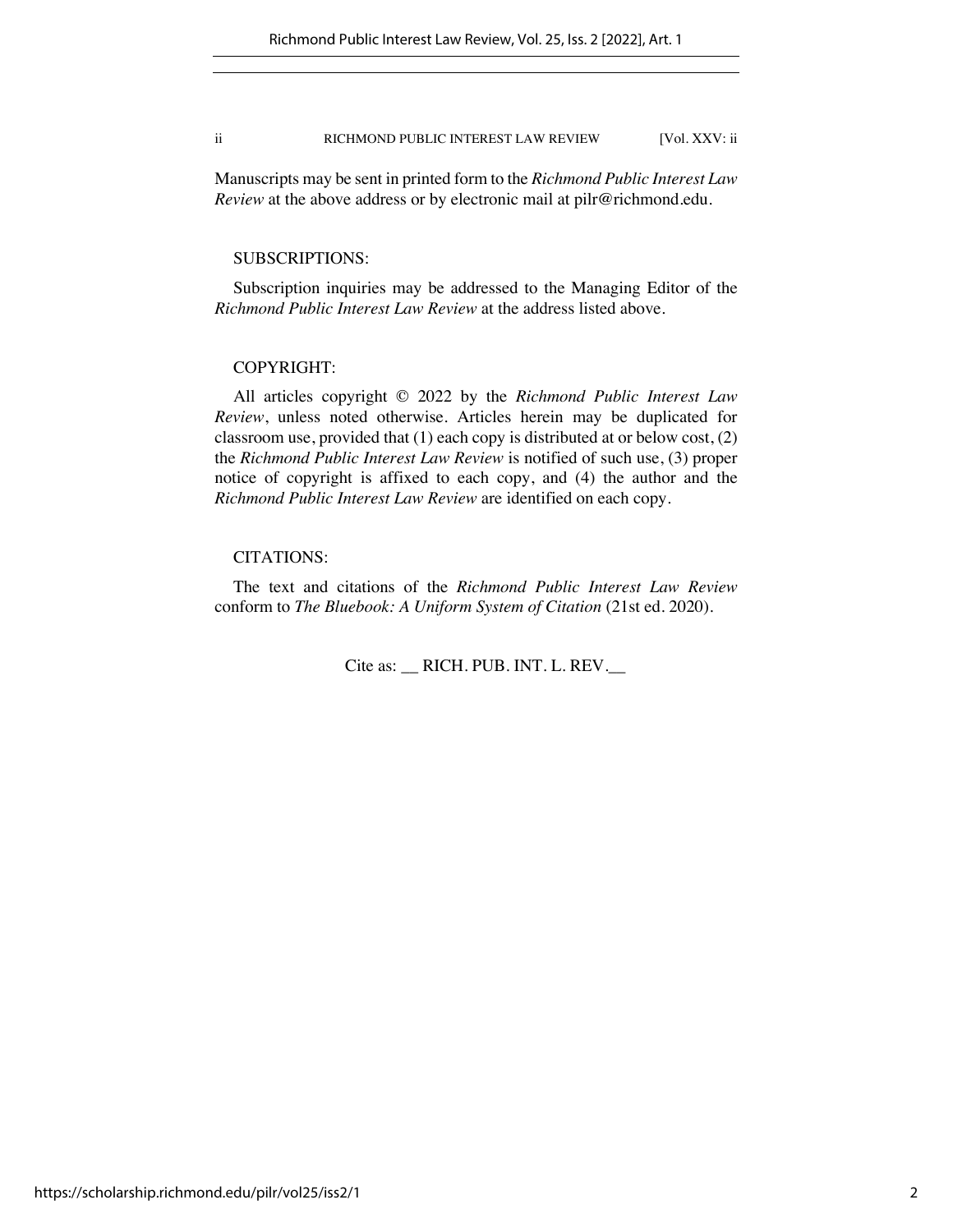2022] **PREFATORY MATTER** iii

# OFFICERS OF INSTRUCTION AND ADMINISTRATION UNIVERSITY OF RICHMOND SCHOOL OF LAW

## I. ADMINISTRATION

| Kevin F. Hallock, B.A., M.A., Ph.D President of the University of Richmond |                                        |
|----------------------------------------------------------------------------|----------------------------------------|
|                                                                            |                                        |
|                                                                            |                                        |
|                                                                            | Professor of Law                       |
|                                                                            |                                        |
|                                                                            |                                        |
| Janet D. Hutchinson, B.S., J.D.  Associate Dean for Career Development     |                                        |
| Roger V. Skalbeck, B.A., M.L.I.S., J.D  Associate Dean for Library and     |                                        |
|                                                                            | Information Services, Professor of Law |
| Allison A. Tait, B.A., J.D., Ph.D Associate Dean for Faculty Development,  |                                        |
|                                                                            | Professor of Law                       |
|                                                                            |                                        |
|                                                                            | Professor of Law                       |

## II. FACULTY

| Azizah Al-Hibri, B.A., J.D., Ph.D Professor of Law, Emerita                    |
|--------------------------------------------------------------------------------|
| Stephen Allred, B.A., M.P.A., J.D., Ed.D. University Professor                 |
|                                                                                |
| W. Wade Berryhill, B.S., J.D., LL.M. Professor of Law, Emeritus                |
|                                                                                |
|                                                                                |
| <b>Blackstone Professor of Law</b>                                             |
|                                                                                |
| Tara L. Casey, B.A., J.D Director of Carrico Center Pro Bono Services,         |
| Professor of Law                                                               |
| Henry L. Chambers, Jr., B.A., J.D Austin E. Owen Research Scholar,             |
| Professor of Law                                                               |
| Timothy L. Coggins, B.A., M.S., J.DProfessor of Law, Emeritus                  |
|                                                                                |
| Christopher Corts, B.J., J.D., B.A., M.A Professor of Law, Legal Practice      |
| Christopher A. Cotropia, B.S., J.D.  Director of the Intellectual Property     |
| Institute, Dennis I. Belcher Professor of Law                                  |
| Janice Craft, B.A., J.D Director of Professional Identity Formation, Assistant |
| Professor of Legal Practice                                                    |
|                                                                                |
|                                                                                |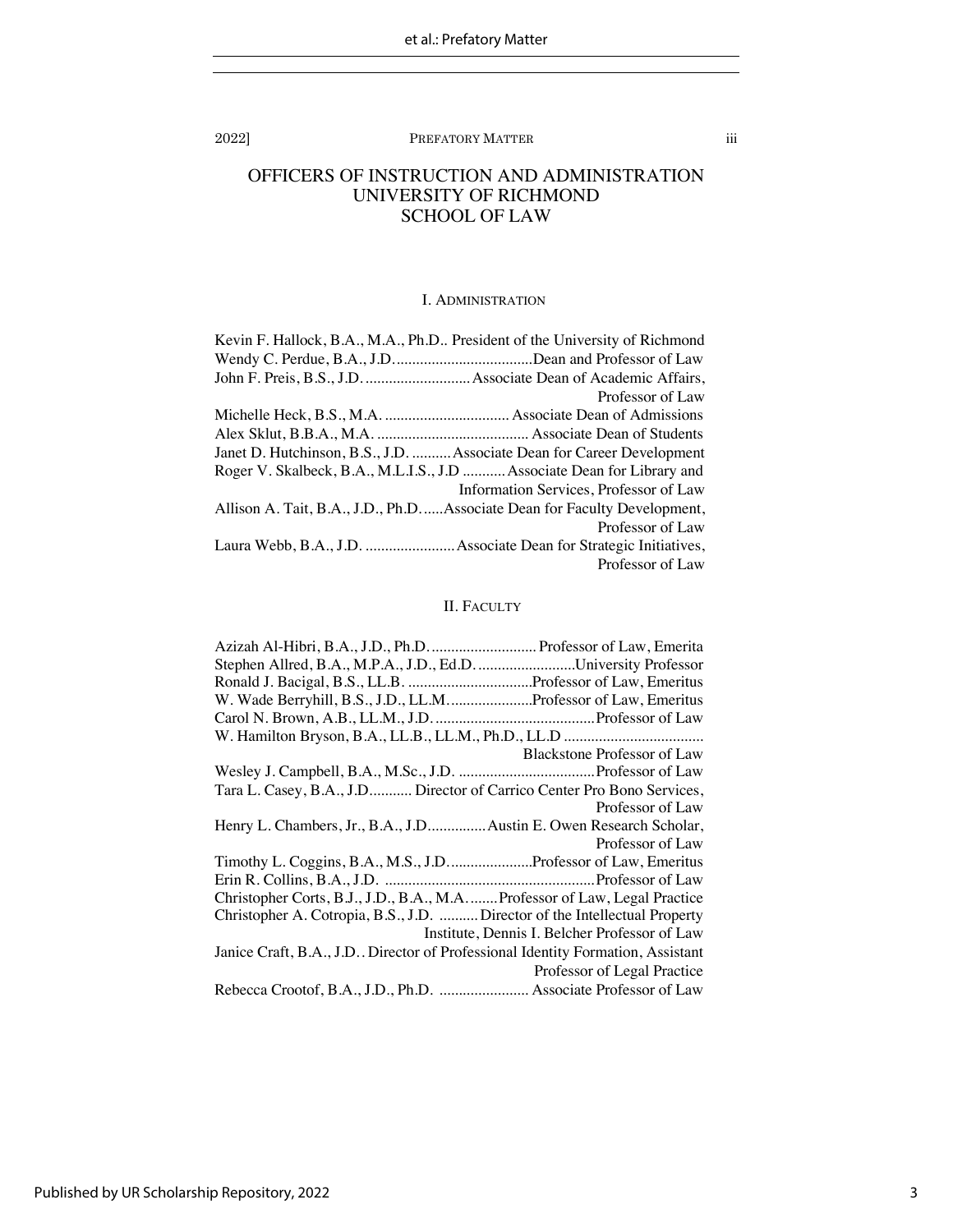## iv RICHMOND PUBLIC INTEREST LAW REVIEW [Vol. XXV: ii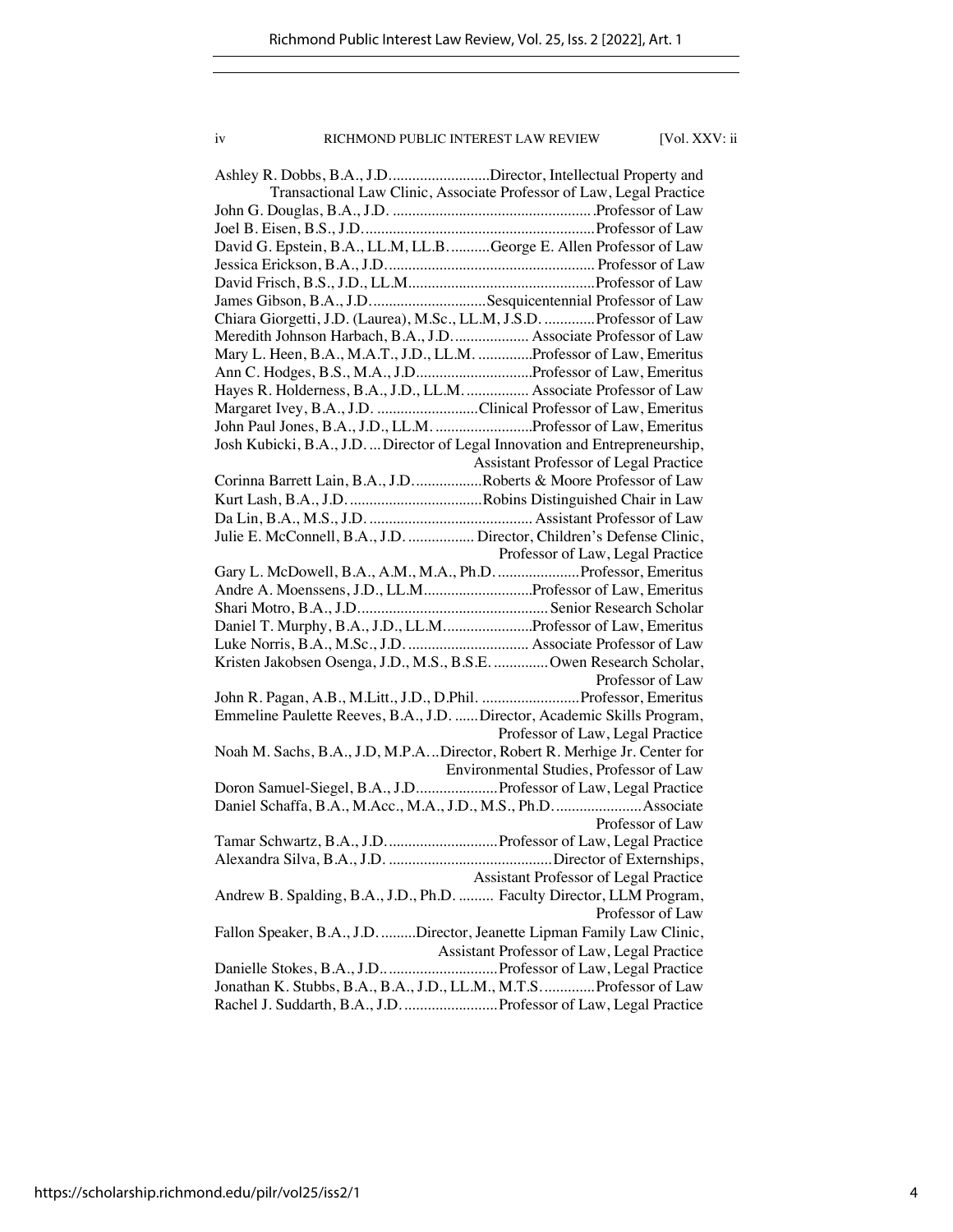## 2022] PREFATORY MATTER v

Mary Kelly Tate, B.A., J.D. ............... Director, Institute for Actual Innocence, Professor of Law, Legal Practice Carl W. Tobias, B.A., LL.B. ................................... Williams Professor of Law Adrienne E. Volenik, B.A., J.D...................Clinical Professor of Law, Emerita Margaret Ann B. Walker, B.A., J.D. .....................Visiting Assistant Professor, Academic Success Program Kevin C. Walsh, A.B., M.A., J.D............................................Professor of Law W. Clark Williams, Jr., B.A., J.D............................................Professor of Law Kevin Woodson, B.A., J.D., M.A., Ph.D. ...............................Professor of Law

#### III. LIBRARY FACULTY

| Paul M. Birch, B.A., M.A.L.S., J.D.  Computer Services Librarian         |                               |
|--------------------------------------------------------------------------|-------------------------------|
|                                                                          |                               |
|                                                                          |                               |
| Alex Clay Hutchings, B.A., J.D., M.A., M.L.I.S  Research and Student     |                               |
|                                                                          | Services Librarian            |
|                                                                          |                               |
|                                                                          | <b>Instructional Services</b> |
| Molly Lentz-Meyer, B.A., M.A., M.L.I.S., J.D.  Director of Bibliographic |                               |
|                                                                          | Services                      |
|                                                                          |                               |

#### IV. ADJUNCT FACULTY

| The Hon. Lynn S. Brice, B.A., M.S.W., J.D.  Adjunct Professor of Law |  |
|----------------------------------------------------------------------|--|
|                                                                      |  |
|                                                                      |  |
|                                                                      |  |
| The Hon. Richard Campbell, B.A., J.D Adjunct Professor of Law        |  |
|                                                                      |  |
|                                                                      |  |
|                                                                      |  |
|                                                                      |  |
|                                                                      |  |
|                                                                      |  |
|                                                                      |  |
|                                                                      |  |
| The Hon. Marla Graff Decker, B.A., J.D.  Adjunct Professor of Law    |  |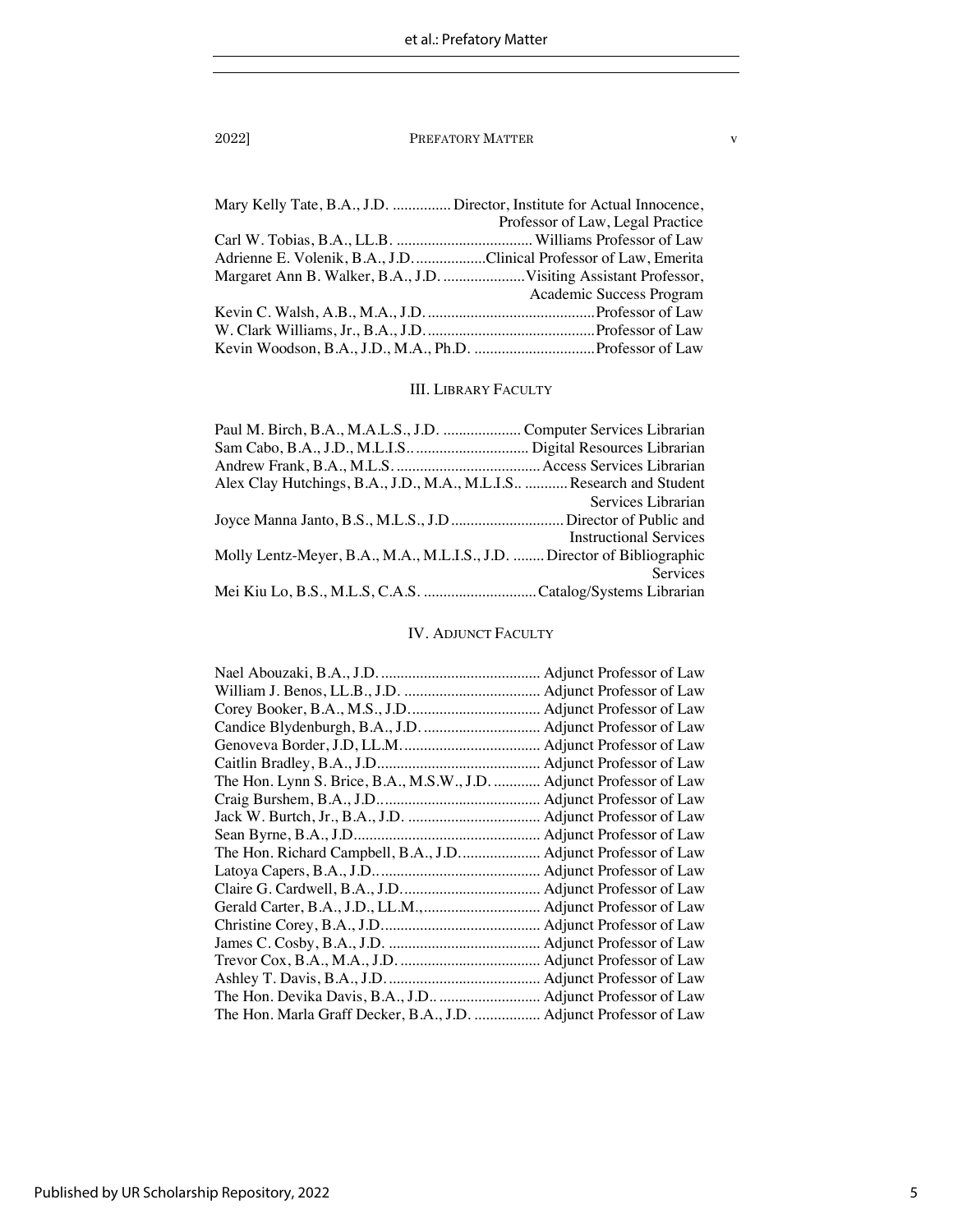vi RICHMOND PUBLIC INTEREST LAW REVIEW [Vol. XXV: ii

| My'chael Jefferson-Reese, B.A., J.D Adjunct Professor of Law            |  |
|-------------------------------------------------------------------------|--|
|                                                                         |  |
| The Hon. Randall G. Johnson, Jr., B.A., J.D Adjunct Professor of Law    |  |
|                                                                         |  |
|                                                                         |  |
|                                                                         |  |
|                                                                         |  |
|                                                                         |  |
|                                                                         |  |
|                                                                         |  |
|                                                                         |  |
|                                                                         |  |
| Michael R. McCollum, B.A., M.A., J.D., LL.M.  Adjunct Professor of Law  |  |
|                                                                         |  |
|                                                                         |  |
|                                                                         |  |
|                                                                         |  |
|                                                                         |  |
|                                                                         |  |
|                                                                         |  |
| The Hon. David J. Novak, B.A., J.D.  Adjunct Professor of Law           |  |
|                                                                         |  |
| The Hon. Jayne A. Pemberton, B.A., M.A., J.D.  Adjunct Professor of Law |  |
| Capt. Donna Price, B.A., J.D., LL.M.  Adjunct Professor of Law          |  |
|                                                                         |  |
|                                                                         |  |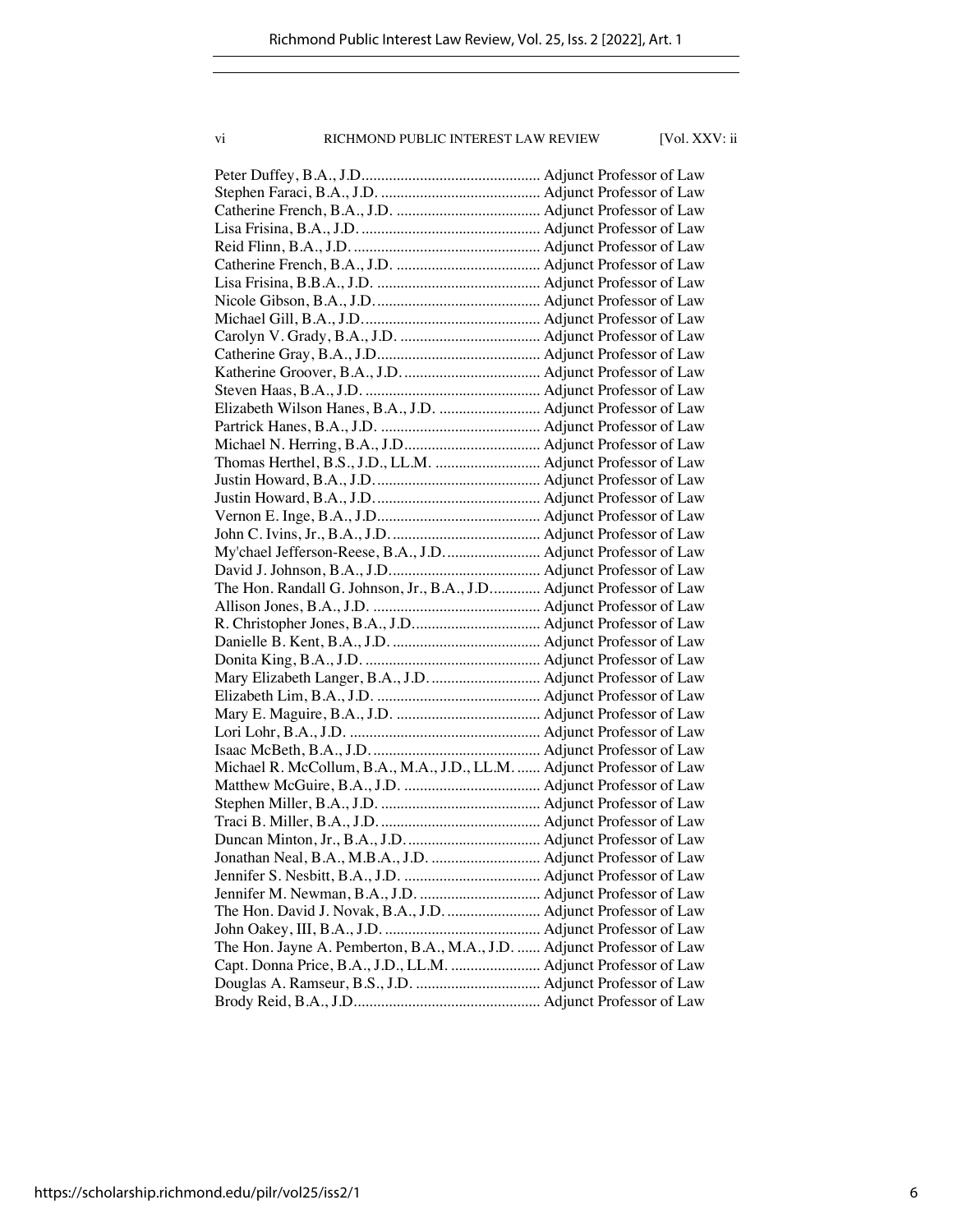PREFATORY MATTER vii

| The Hon. Beverly W. Snukals, B.A., J.D Adjunct Professor of Law             |  |
|-----------------------------------------------------------------------------|--|
|                                                                             |  |
|                                                                             |  |
| The Hon. Tracey W. J. Thorne-Begland, B.A., J.D. . Adjunct Professor of Law |  |
|                                                                             |  |
|                                                                             |  |
|                                                                             |  |
|                                                                             |  |
|                                                                             |  |
|                                                                             |  |
|                                                                             |  |